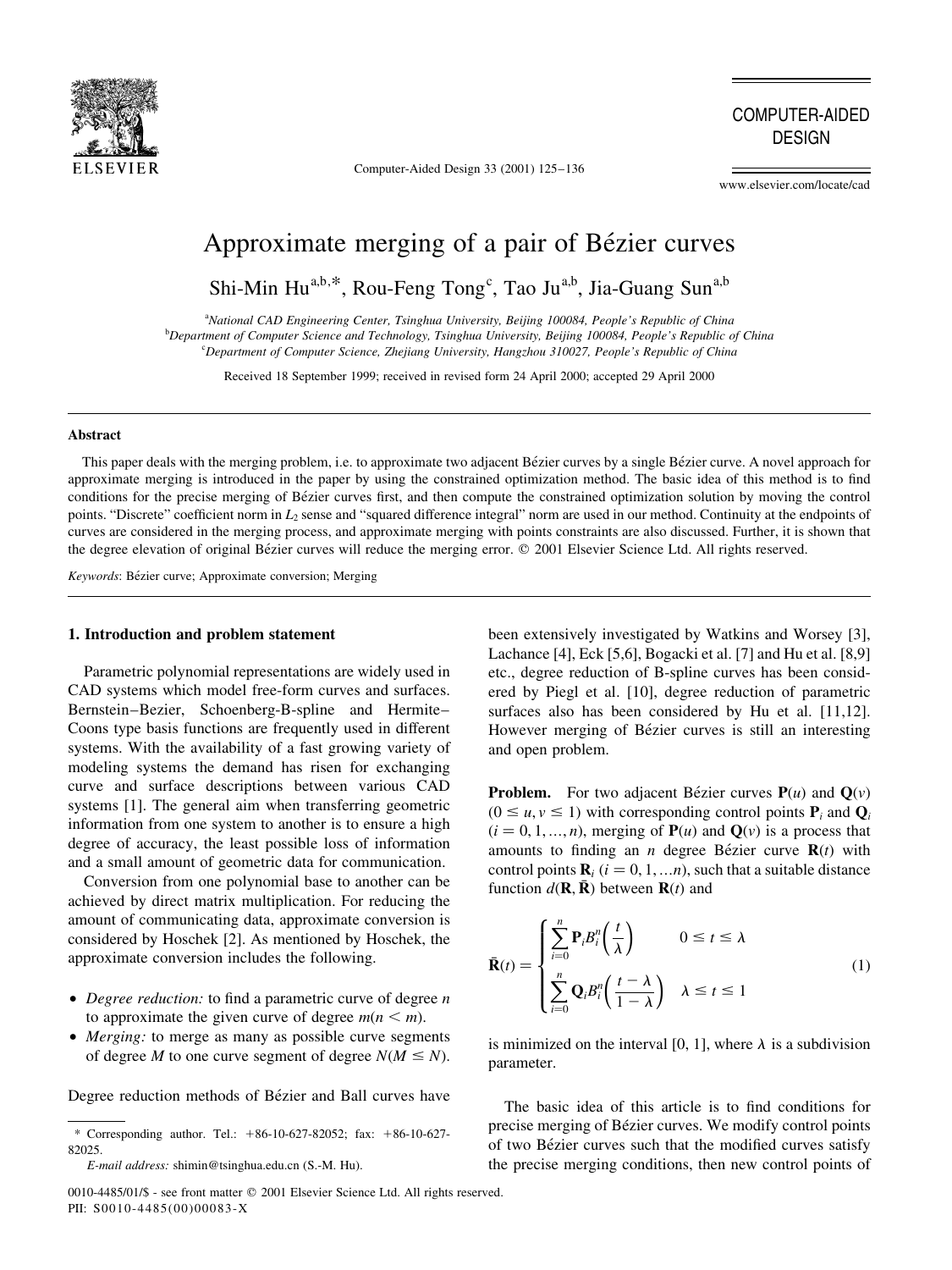the merged curve can be obtained by an extrapolation algorithm.

The rest of the paper is organized as follows. Two constrained optimization methods with different optimization criteria are introduced, both of which achieve merging of Bézier curves by solving linear equation systems. An existence proof of the system of linear equations is given in Section 3. Conditions for matching original endpoints and derivatives are considered in Section 4, and merging with points constraints is dealt with in Section 5. Finally, we discuss approximate merging with degree elevation in Section 6.

## 2. Constrained optimization method for merging

#### 2.1. Conditions of precise merging

Consider two *n* degree Bézier curves  $P(u)$  and  $Q(v)$ , we first give conditions of precise merging. If  $P(u)$  and  $Q(v)$  can be merged precisely, this is to say, there exists an  $n$  degree Bézier curve  $\mathbf{R}(t) = \sum_{i=0}^{n} \mathbf{R}_i B_i^n(t)$  such that  $\mathbf{R}(t) = \mathbf{R}(t)$  $(\mathbf{R}(t))$  is defined as in Eq. (1)), so we have

$$
\left. \frac{\partial^i \mathbf{P}(u)}{\partial u^i} \right|_{u=1} = \left. \frac{\partial^i \mathbf{Q}(v)}{\partial v^i} \right|_{v=0} \quad i = 0, 1, \dots n. \tag{2}
$$

Note that

$$
u=\frac{t}{\lambda},\ v=\frac{t-\lambda}{1-\lambda},
$$

by the derivative formula of Bézier curves, Eq. (2) yields

$$
\frac{1}{\lambda^i} \frac{n!}{(n-i)!} \Delta^i \mathbf{P}_{n-i} = \frac{1}{(1-\lambda)^i} \frac{n!}{(n-i)!} \Delta^i \mathbf{Q}_0,
$$
 (3)

where  $\Delta$  is the difference operator defined as  $\Delta P_i = P_{i+1}$  –  $P_i$ , so we have the following theorem.

**Theorem 1.** Two n degree Bézier curves  $P(u)$  and  $Q(v)$ can be merged precisely, if and only if there exists  $\mu(\mu >$ 0; such that

$$
\Delta^i \mathbf{P}_{n-i} = \mu^i \Delta^i \mathbf{Q}_0 \text{ for } i = 0, 1, ..., n. \tag{4}
$$

## Proof.

1. *Necessity*. If  $P(u)$  and  $Q(v)$  can be merged precisely, from Eq. (3) we have

$$
\Delta^i \mathbf{P}_{n-i} = \mu^i \Delta^i \mathbf{Q}_0 \text{ for } i = 0, 1, ..., n,
$$

where

$$
\mu=\frac{\lambda}{1-\lambda}.
$$

Therefore condition (4) is necessary.

2. Sufficiency. First, we represent Bézier curves in the

exponential form. For any *n* degree Bézier curve  $S(t)$ with control points  $S_i$   $(i = 0, 1, ..., n)$  we have

$$
\mathbf{S}(t) = \sum_{i=0}^{n} t^{i} \binom{n}{i} \Delta^{i} \mathbf{S}_{0} = \sum_{i=0}^{n} (t-1)^{i} \binom{n}{i} \Delta^{i} \mathbf{S}_{n-i}.
$$
 (5)

Note that Eq. (5) holds true for any  $t(t \ge 0)$ . Next we construct a new Bézier curve  $R(t)$ , whose control points  ${\bf R}_i$  ( $j = 0, 1, ..., n$ ) are defined by

$$
\mathbf{R}_j = \sum_{i=0}^j \mathbf{P}_i B_i^j \bigg(\frac{1}{\lambda}\bigg),\,
$$

where

$$
\lambda = \frac{\mu}{\mu + 1}
$$

and  $B_i^j(t)$  is the *j* degree Bézier base function. We will see that  $P(u)$  and  $Q(v)$  can be precisely merged into  $R(t)$ . We calculate  $\Delta^k \mathbf{R}_0(k=0,1,...n)$  as

$$
\Delta^{k} \mathbf{R}_{0} = \sum_{j=0}^{k} \left[ \binom{k}{j} (-1)^{k-j} \sum_{i=0}^{j} \mathbf{P}_{i} B_{i}^{j} \left( \frac{1}{\lambda} \right) \right]
$$

$$
= \sum_{i=0}^{k} \left[ \mathbf{P}_{i} \sum_{j=i}^{k} B_{i}^{j} \left( \frac{1}{\lambda} \right) \binom{k}{j} (-1)^{k-j} \right]
$$

$$
= \sum_{i=0}^{k} \mathbf{P}_{i} \binom{k}{i} (-1)^{k-i} \frac{1}{\lambda^{k}} = \frac{i}{\lambda^{k}} \Delta^{k} \mathbf{P}_{0}.
$$
(6)

Substitute Eq. (6) into exponential form (5), for  $t(0 \le$  $t \leq \lambda$ ), we have

$$
\mathbf{R}(t) = \sum_{i=0}^{n} t^{i} \binom{n}{i} \Delta^{i} \mathbf{R}_{0} = \sum_{i=0}^{n} \left(\frac{t}{\lambda}\right)^{i} \binom{n}{i} \Delta^{i} \mathbf{P}_{0} = \mathbf{P}\left(\frac{t}{\lambda}\right)
$$

Given condition (4), for  $t(\lambda \le t \le 1)$ , we have

$$
\mathbf{R}(t) = \sum_{i=0}^{n} \left(\frac{t}{\lambda}\right)^{i} \binom{n}{i} \Delta^{i} \mathbf{P}_{0}
$$
  
= 
$$
\sum_{i=0}^{n} \left(\frac{t}{\lambda} - 1\right)^{i} \binom{n}{i} \Delta^{i} \mathbf{P}_{n-i}
$$
  
= 
$$
\sum_{i=0}^{n} \left(\frac{t}{\lambda} - 1\right)^{i} \mu^{i} \binom{n}{i} \Delta^{i} \mathbf{Q}_{0} = \mathbf{Q} \left(\frac{t - \lambda}{1 - \lambda}\right)
$$

According to Eq. (1),  $P(u)$  and  $Q(v)$  can be precisely merged into  $\mathbf{R}(t)$  with  $\lambda$  as the subdivision parameter. This completes the proof of Theorem 1.

 $\Box$ 

## 2.2. Constrained optimization method (1)

We now consider the approximate merging problem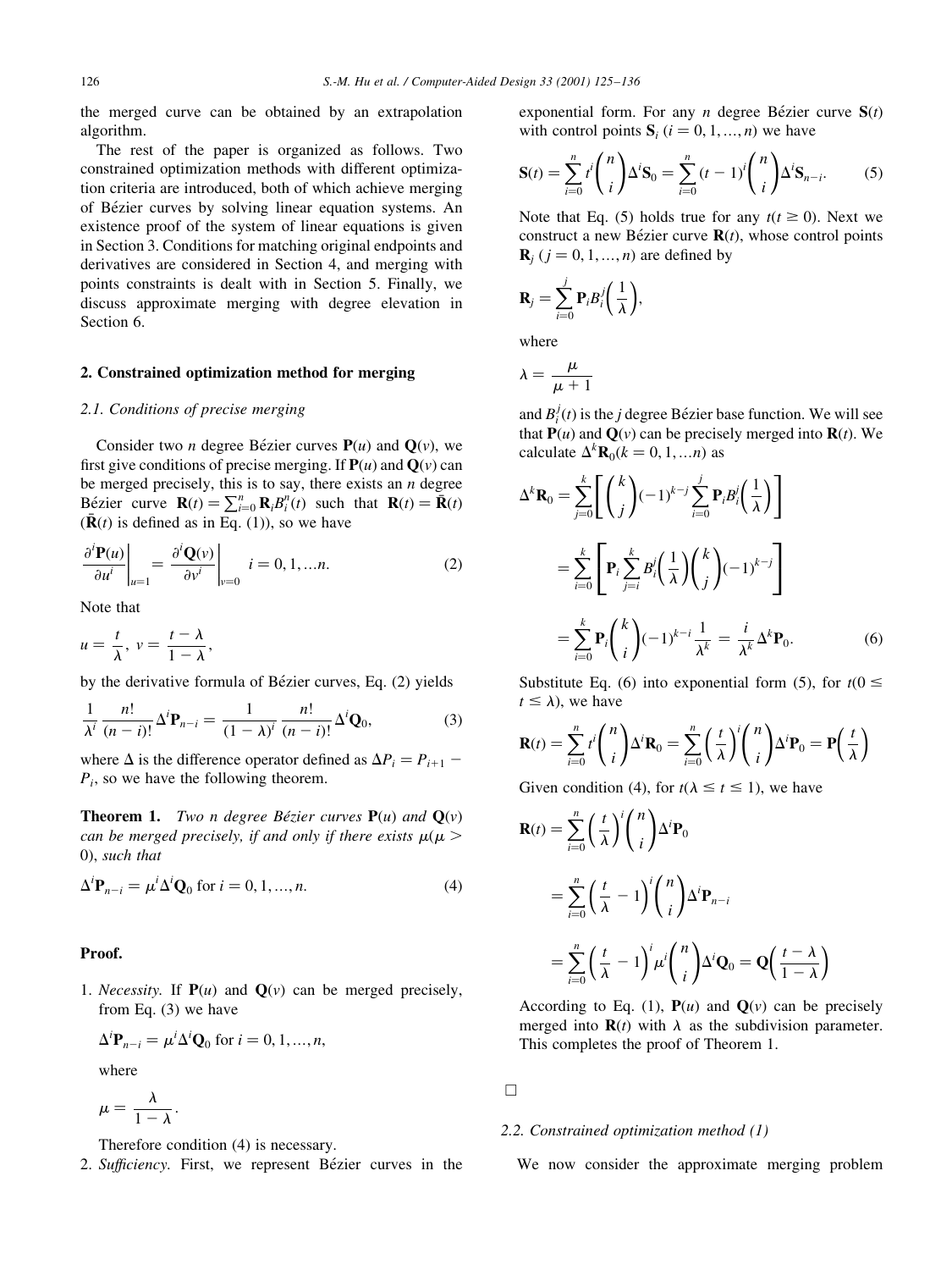stated in the previous Section 2.1. In order to obtain the merged Bézier curve, we will explore two different optimization criteria in the following discussion. First, we use the "discrete" coefficient norm, i.e. we set  $d(\mathbf{E}(t), \mathbf{F}(t)) =$  $\sum_{i=0}^{n} ||\mathbf{E}_i - \mathbf{F}_i||^2$ , where  $\mathbf{E}(t)$  and  $\mathbf{F}(t)$  are *n* degree Bézier curves with control points  $\mathbf{E}_i$  and  $\mathbf{F}_i$ , || is the Euclidean norm. Minimization of the norm will result in the least difference between corresponding control points of the two curves. For Bézier curves  $P(u)$  and  $Q(v)$ , perturbation  $\epsilon_i = [\epsilon_i^x, \epsilon_i^y, \epsilon_i^z]^T$  and  $\delta_i = [\delta_i^x, \delta_i^y, \delta_i^z]^T$  can be obtained for control points  $P_i$  of  $P(u)$  and  $Q_i$  of  $Q(v)$ , respectively, such that the modified curves

$$
\hat{\mathbf{P}}(u) = \sum_{i=0}^{n} \hat{\mathbf{P}}_i B_i^n(u) = \sum_{i=0}^{n} (\mathbf{P}_i + \epsilon_i) B_i^n(u) \ \ 0 \le u \le 1
$$

$$
\hat{\mathbf{Q}}(\nu) = \sum_{i=0}^{n} \hat{\mathbf{Q}}_{i} B_{i}^{n}(\nu) = \sum_{i=0}^{n} (\mathbf{Q}_{i} + \delta_{i}) B_{i}^{n}(\nu) \ \ 0 \leq \nu \leq 1
$$

satisfies the conditions of Theorem 1, i.e.,  $\Delta^i \hat{P}_{n-i} =$  $\mu^i \Delta^i \hat{\mathbf{Q}}_0$ . Then,  $\hat{\mathbf{P}}(\mu)$  and  $\hat{\mathbf{Q}}(\nu)$  can be precisely merged into a Bézier curve  $\mathbf{R}(t)$  of degree *n*, which is considered to be the approximate merged curve of  $P(u)$  and  $Q(v)$ .

We determine  $\epsilon_i$ ,  $\delta_i$  ( $i = 0, 1, ..., n$ ) by setting the optimization criterion  $O(\epsilon_i, \delta_i)$  as

$$
O(\epsilon_i, \delta_i) = \sum_{i=0}^n (||\epsilon_i||^2 + ||\delta_i||^2) = \text{Min}
$$

and Lagrange function is defined by

$$
L = \sum_{i=0}^{n} (||\boldsymbol{\epsilon}_{i}||^{2} + ||\boldsymbol{\delta}_{i}||^{2})
$$
  
+ 
$$
\sum_{i=0}^{n} \lambda_{i} [\Delta^{i}(\mathbf{P}_{n-i} + \boldsymbol{\epsilon}_{n-i}) - \mu^{i} \Delta^{i}(\mathbf{Q}_{0} + \boldsymbol{\delta}_{0})],
$$
 (7)

where  $\lambda_i = [\lambda_i^x, \lambda_i^y, \lambda_i^z]$  are Lagrange multipliers. In order to obtain an appropriate value of  $\mu$ , we define a sequence  $\mu_i$  (*i* = 1, 2, ..., *n*) such that

$$
\Delta^i \mathbf{P}_{n-i} = \mu_i^i \Delta^i \mathbf{Q}_0
$$

According to Theorem 1, the average value of the sequence will be a reasonable choice for parameter  $\mu$ . Thus we take  $\mu$ as

$$
\mu = \frac{\left(\sum_{i=1}^n \mu_i\right)}{n} = \left(\frac{\sum_{i=1}^n i \sqrt{\frac{\|\Delta^i \mathbf{P}_{n-i}\|}{\|\Delta^i \mathbf{Q}_0\|}}}{n}\right).
$$
(8)

Note that

$$
\Delta^i \epsilon_{n-i} = \sum_{k=n-i}^n (-1)^{n-k} \binom{i}{n-k} \epsilon_k,
$$
\n(9)

$$
\Delta^i \delta_0 = \sum_{k=0}^i (-1)^{i-k} \binom{i}{k} \delta_k,\tag{10}
$$

by setting

$$
\frac{\partial L}{\partial \epsilon_j^x}, \frac{\partial L}{\partial \epsilon_j^y}, \frac{\partial L}{\partial \epsilon_j^z}, \frac{\partial L}{\partial \delta_j^x}, \frac{\partial L}{\partial \delta_j^y}, \frac{\partial L}{\partial \delta_j^z}, \frac{\partial L}{\partial \lambda_i^x}, \frac{\partial L}{\partial \lambda_i^y}
$$
 and 
$$
\frac{\partial L}{\partial \lambda_i^z}
$$

to be zero, we have

$$
2\epsilon_j + \sum_{i=n-j}^n \lambda_i (-1)^{n-j} {i \choose n-j} = 0 \ \ j = 0, 1, ..., n,
$$
 (11)

$$
2\delta_j - \sum_{i=j}^n \mu^i \lambda_i (-1)^{i-j} \binom{i}{j} = 0 \ \ j = 0, 1, ..., n,
$$
 (12)

$$
\Delta^i \mathbf{P}_{n-i} + \Delta^i \epsilon_{n-i} - \mu^i \Delta^i \mathbf{Q}_0 - \mu^i \Delta^i \delta_0 = 0 \quad i = 0, 1, ..., n.
$$
\n(13)

Substituting Eqs. (11) and (12) into Eq. (13), produces the system of linear equations

$$
\frac{1}{2} \sum_{l=0}^{n} \left[ (1 + (-1)^{l+i} \mu^{l+i}) \sum_{k=0}^{\min(l,i)} \binom{i}{k} \binom{l}{k} \right] \lambda_{l}
$$

$$
= \Delta^{i} \mathbf{P}_{n-i} - \mu^{i} \Delta^{i} \mathbf{Q}_{0} \quad i = 0, 1, ..., n. \tag{14}
$$

Eq.  $(14)$  can be further simplified as

$$
\frac{1}{2}\sum_{l=0}^{n} \left[ (1+(-\mu)^{l+i}) \binom{l+i}{i} \right] \lambda_{l} = \Delta^{i} \mathbf{P}_{n-i} - \mu^{i} \Delta^{i} \mathbf{Q}_{0}
$$
\n
$$
i = 0, 1, ..., n. \tag{15}
$$

So  $\lambda_l$  ( $l = 0, 1, ..., n$ ) can be obtained by solving the above system of linear equations, and  $\epsilon_i$ ,  $\delta_i$  ( $i = 0, 1, ..., n$ ) can be obtained from Eqs. (11) and (12). The existing proof of solution of the linear equation system (15) will be given in Section 3.

## 2.3. Constrained optimization method (2)

We can also use the "squared difference integral" norm, such that

$$
d(\mathbf{E}(t), \mathbf{F}(t)) = \int_0^1 (\mathbf{E}(t) - \mathbf{F}(t))^2 dt,
$$

where  $E(t)$  and  $F(t)$  are *n* degree Bézier curves. The norm can be viewed geometrically as the squared area between two Bézier curves. Therefore, minimization of the norm will result in the least enclosing area between the two curves.

We determine perturbations  $\epsilon_i$ ,  $\delta_i$  (i = 0, 1, ..., n), defined in Section 2.2, by setting the optimization criterion  $O(\epsilon_i, \delta_i)$ as

$$
O(\epsilon_i, \delta_i) = \int_0^1 \left[ \left( \sum_{i=0}^n B_i^n(t) \epsilon_i \right)^2 + \left( \sum_{i=0}^n B_i^n(t) \delta_i \right)^2 \right] dt = \text{Min}
$$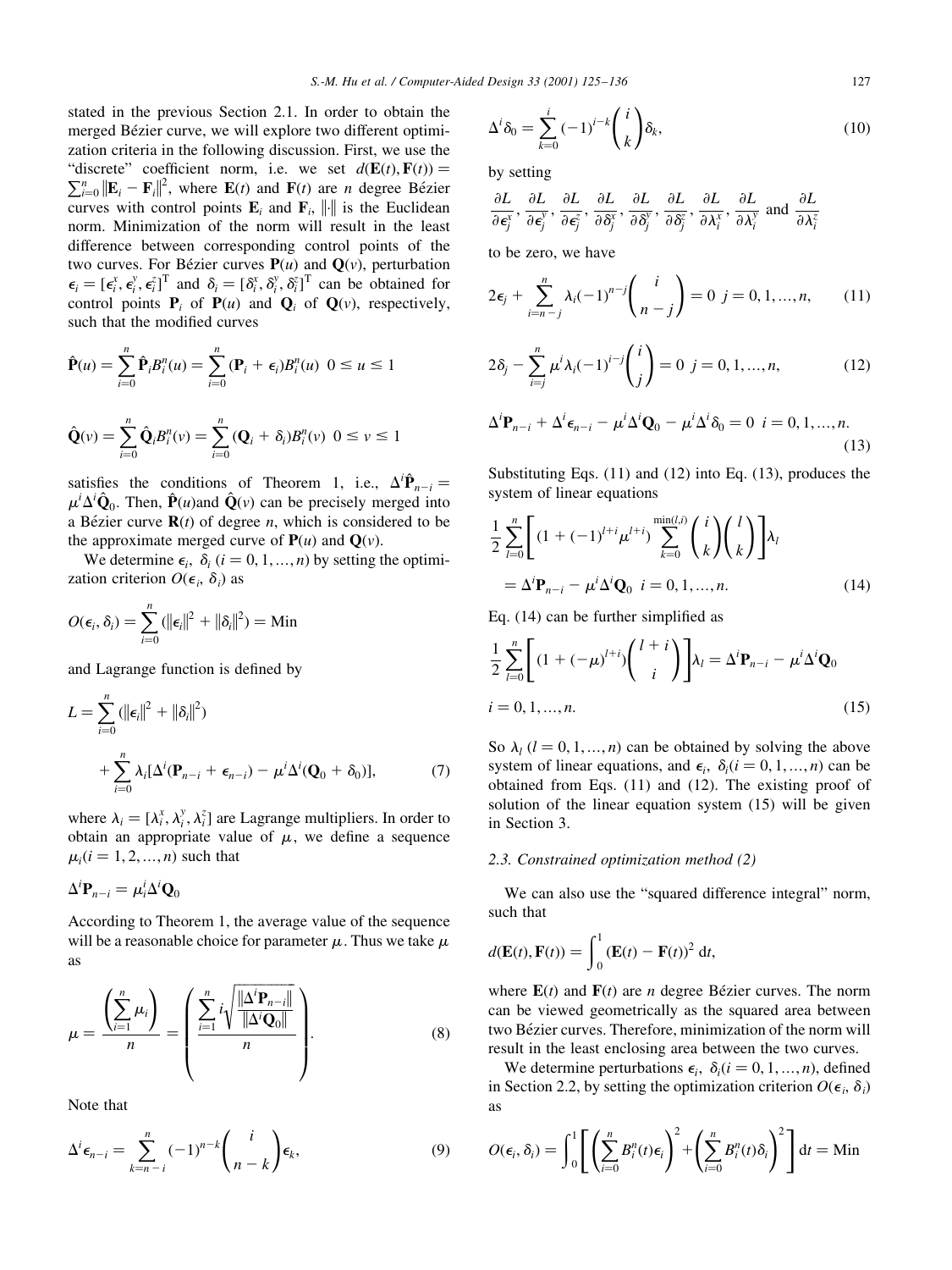

Fig. 1. Compute new control points by extrapolation.

and Lagrange function is defined by

$$
L = \int_0^1 \left[ \left( \sum_{i=0}^n B_i^n(t) \epsilon_i \right)^2 + \left( \sum_{i=0}^n B_i^n(t) \delta_i \right)^2 \right] dt
$$
  
+ 
$$
\sum_{i=0}^n \lambda_i [\Delta^i(\mathbf{P}_{n-i} + \epsilon_{n-i}) - \mu^i \Delta^i(\mathbf{Q}_0 + \delta_0)]
$$
(16)

where  $\lambda_i = [\lambda_i^x, \lambda_i^y, \lambda_i^z]$  are Lagrange multipliers and  $\mu$  is defined as in Section 2.2. By setting

$$
\frac{\partial L}{\partial \epsilon_j^x}, \frac{\partial L}{\partial \epsilon_j^y}, \frac{\partial L}{\partial \epsilon_j^z}, \frac{\partial L}{\partial \delta_j^x}, \frac{\partial L}{\partial \delta_j^y}, \frac{\partial L}{\partial \delta_j^z}, \frac{\partial L}{\partial \lambda_i^x}, \frac{\partial L}{\partial \lambda_i^y}
$$
 and  $\frac{\partial L}{\partial \lambda_i^z}$ 

to be zero, we have

$$
2\sum_{i=0}^{n} \epsilon_i N_{ij} + \sum_{i=n-j}^{n} \lambda_i (-1)^{n-j} {i \choose n-j} = 0 \ \ j = 0, 1, ..., n,
$$
\n(17)

$$
2\sum_{i=0}^{n} \delta_i N_{ij} - \sum_{i=j}^{n} \mu^{i} \lambda_i (-1)^{i-j} {i \choose j} = 0 \ \ j = 0, 1, ..., n, \qquad (18)
$$

$$
\Delta^i \mathbf{P}_{n-i} + \Delta^i \epsilon_{n-i} - \mu^i \Delta^i \mathbf{Q}_0 - \mu^i \Delta^i \delta_0 = 0 \quad i = 0, 1, ..., n.
$$
\n(19)

where  $N_{ij}$  is defined as

$$
N_{ij} = \int_0^1 B_i^n(t) B_j^n(t) \, \mathrm{d}t \, i, j = 0, 1, \dots, n. \tag{20}
$$

Thus  $\epsilon_i$ ,  $\delta_i$  and  $\lambda_i$  ( $i = 0, 1, ..., n$ ) can be obtained by solving the linear equation system consisting of Eqs.  $(17)-(19)$ . The existence proof will be given in Section 3.

## 2.4. Calculation of new control points  $\mathbf{R}_i$

We are now in a position to give a recursive algorithm to compute new control points of the merged curve  $\mathbf{R}(t)$ . Since control points of  $\hat{\mathbf{P}}(u)$  and  $\hat{\mathbf{Q}}(v)$  can be derived by subdividing **R**(t) at  $t = \lambda = (\mu/(1 + \mu))$  (see Fig. 1), we have the following algorithm to compute new control points by using extrapolation.

# Algorithm

Set  $\lambda = \mu/(1 + \mu)$ Set  $\mathbf{P}_i^0 = \mathbf{P}_i + \boldsymbol{\epsilon}_i$  for  $i = 0, 1, ..., n$ For  $j = 1, 2, ..., n$ For  $i = j, j + 1, ..., n$ 



Fig. 2. Merging of two cubic Bézier curves.

$$
\mathbf{P}_i^j = (1 - 1/\lambda)\mathbf{P}_{i-1}^{j-1} + 1/\lambda\mathbf{P}_i^{j-1}
$$
  
Next *i*  
Next *j*  

$$
\mathbf{R}_k = \mathbf{P}_k^k
$$
 for  $k = 0, 1, ..., n$ .

Examples. In Fig. 2, we demonstrate merging of cubic Bézier curves pair using the constrained optimization methods discussed so far. Examples (a) and (c) adopt the first constrained optimization method, while (b) and (d) use the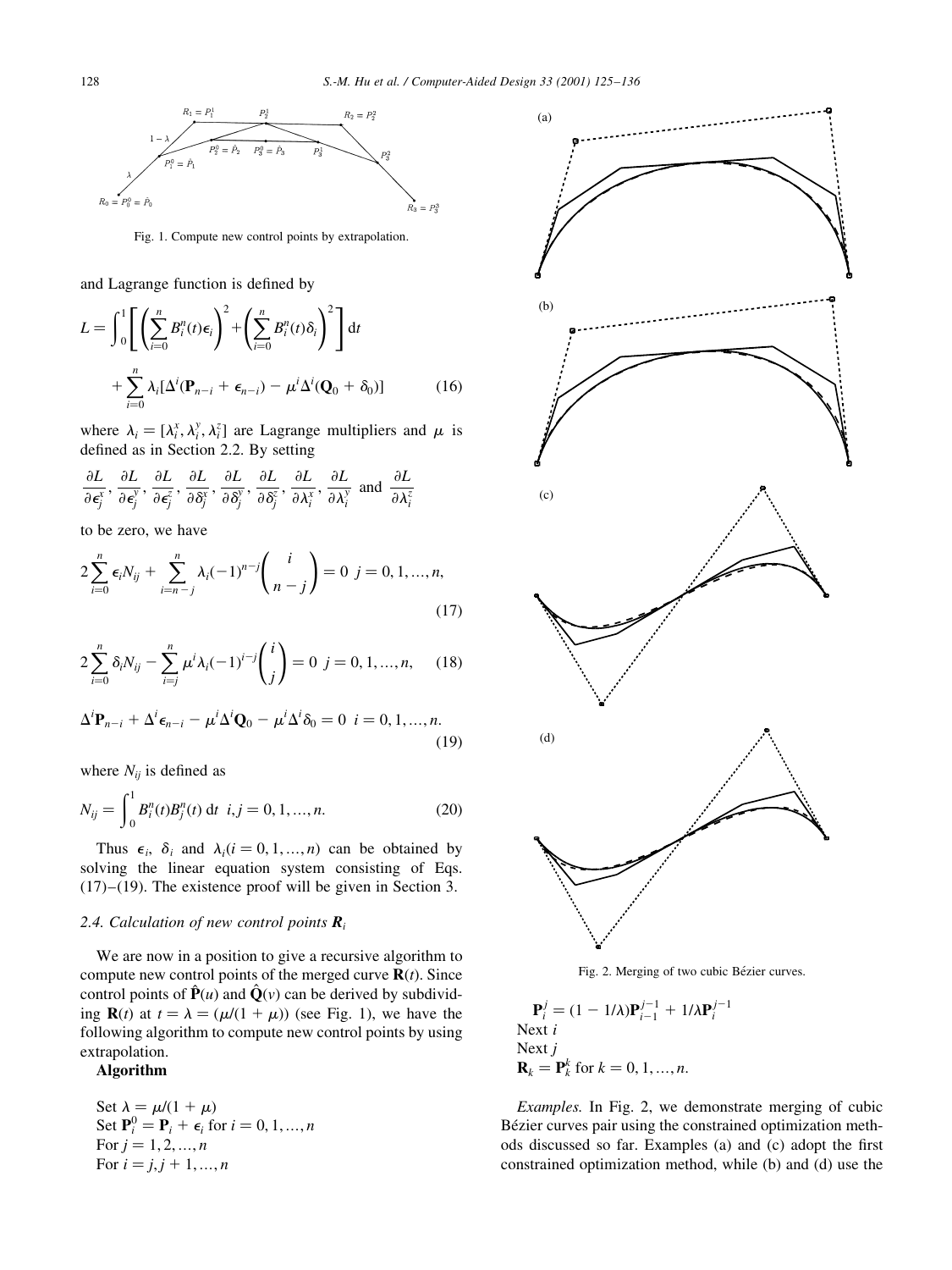second optimization method in merging. The original curves and control polygons are shown as solid lines, while the merged curves and associated polygons are shown as dashed lines. We can see that the first method works better in (a), while the second method achieves nicer results in (d).

## 3. An existence proof of solution

In this section, we first give the existence proof of system (15). By rewriting Eqs. (7) and (13) in the matrix form, we get

$$
L = \eta^{\mathrm{T}} \cdot \eta + \lambda^{\mathrm{T}} (A \eta + B) \tag{21}
$$

and

 $A\eta + B = 0$  (22)

in which  $\eta = (\epsilon_0, \epsilon_1, ..., \epsilon_n, \delta_0, \delta_1, ..., \delta_n)^T, \lambda = (\lambda_0, \lambda_1, ..., \lambda_n)^T$ ,

 $A = (a_{ii})_{(n+1)\times(2n+2)}$ 

 $B = [b_0, b_1, ..., b_n]^{\mathrm{T}},$ 

where

$$
a_{ij} = \begin{cases} 0, & \text{for } 0 \le i + j < n \text{ or } n + i + 1 < j \le 2n + 1 \\ (-1)^{n-j} \binom{i}{n-j}, & \text{for } 0 \le i, j \le n, \ i + j \ge n \\ (-1)^{n+i-j} \mu^i \binom{i}{j-n-1}, & \text{for } 0 \le i \le n, \ n+1 \le j \le n+i+1 \end{cases}
$$

 $b_i = \Delta^i \mathbf{P}_{n-i} - \mu^i \Delta^i \mathbf{Q}_0.$ 

Differentiating Eq. (21) with respect to  $\eta$ , we obtain (Eqs. (11) and (12) in the matrix form)

$$
2\eta + A^{\mathrm{T}}\lambda = 0\tag{23}
$$

By substituting Eq. (23) into Eq. (22), we obtain (Eq. (15) in matrix form)

$$
\frac{1}{2}AA^T\lambda = B. \tag{24}
$$

Note that

|  |  |  |  |  |  |  | $\left(\begin{matrix} 0 & 0 & 0 & \dots & 0 & 0 & * & * & 0 & 0 & \dots & 0 & 0 & 0 \\ 0 & 0 & 0 & \dots & 0 & * & * & * & * & 0 & \dots & 0 & 0 & 0 \\ 0 & 0 & 0 & \dots & * & * & * & * & * & \dots & 0 & 0 & 0 \end{matrix}\right)$ |  |
|--|--|--|--|--|--|--|----------------------------------------------------------------------------------------------------------------------------------------------------------------------------------------------------------------------------------------|--|
|  |  |  |  |  |  |  |                                                                                                                                                                                                                                        |  |
|  |  |  |  |  |  |  |                                                                                                                                                                                                                                        |  |
|  |  |  |  |  |  |  |                                                                                                                                                                                                                                        |  |
|  |  |  |  |  |  |  | * * * * * *  * * * $\big _h$                                                                                                                                                                                                           |  |

is obviously a row-full-rank matrix. So  $\frac{1}{2}AA^T$  is a positive

definite matrix, thus it's non-singular. This completes the existence proof of the system (15).

Similarly, by rewriting Eq. (16) in matrix form, we get

$$
L = \eta^{\mathrm{T}} C \eta + \lambda^{\mathrm{T}} (A \eta + B). \tag{25}
$$

here C is a symmetric matrix defined as  $C =$  $(c_{ii})_{(2n+2)\times(2n+2)}$  in which

$$
c_{ij} = \begin{cases} 0, & \text{for } 0 \le i \le n \text{ and } n < j \le 2n + 1, \\ & \text{or } 0 \le j \le n \text{ and } n < i \le 2n + 1 \\ N_{ij}, & \text{for } 0 \le i, j \le n \\ N_{(i-n-1)(j-n-1)}, & \text{for } n < i, j \le 2n + 1 \end{cases}
$$

where  $N_{ij}$  are defined in Eq. (20). According to Eq. (16),  $\eta^T C \eta$  is always positive for any  $\eta(\eta \neq 0)$ , therefore C is positive definite. Differentiating Eq. (25) with respect to  $\eta$ , we get (Eqs. (17) and (18) in matrix form)

$$
2C\eta + A^{\mathrm{T}}\lambda = 0. \tag{26}
$$

Eq. (19) can also be written in matrix form

$$
A\eta + B = 0.\t(27)
$$

Substituting Eq. 
$$
(26)
$$
 into Eq.  $(27)$ , we obtain

$$
\frac{1}{2}AC^{-1}A^{T}\lambda = B
$$
 (28)

because A is a row-full-rank matrix and  $C^{-1}$  is symmetric positive definite, so  $\frac{1}{2}AC^{-1}A^{T}$  is non-singular [13]. By substituting Eq.  $(28)$  into Eq.  $(26)$ , we obtain  $\eta$  as

$$
\eta + C^{-1}A^{T}(AC^{-1}A^{T})^{-1}B = 0
$$

This completes the existence proof of the linear equation system consisting of Eqs.  $(17)-(19)$ .

# 4. Conditions for matching original endpoints and derivatives

To match original endpoints  $P_0$  and  $Q_n$ , two constraints  $\epsilon_0 = 0$ ,  $\delta_n = 0$  should be added. Take the first constrained optimization method for example, by discussion similar to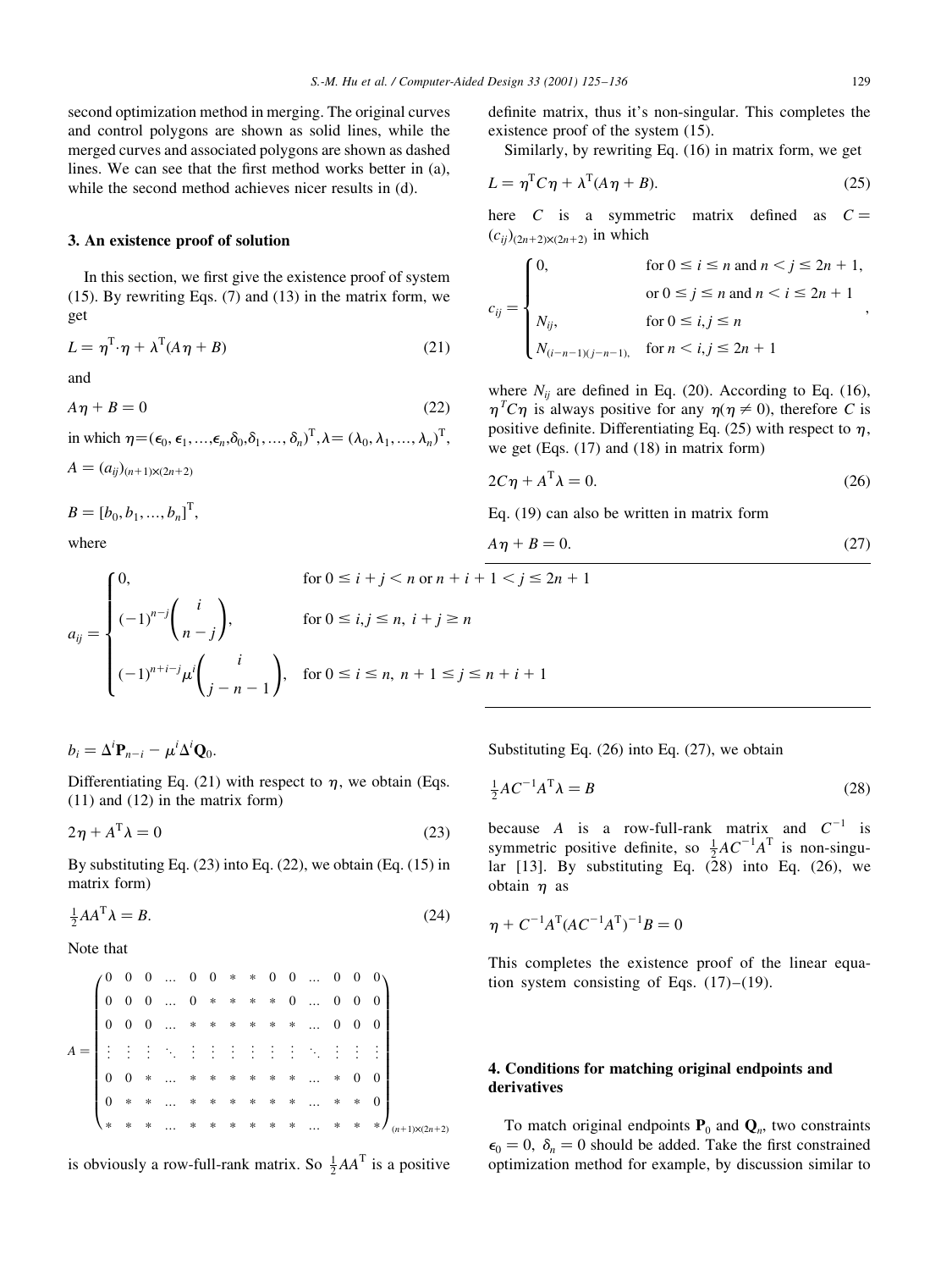

Fig. 3. Merging of two quartic Bézier curves with endpoints matching.

that in Section 2.2, we obtain a system of linear equations

$$
\begin{cases}\n\frac{1}{2} \sum_{l=0}^{n} \left[ (1 + (-\mu)^{l+i}) \binom{l+i}{i} \right] \lambda_l = \Delta^i \mathbf{P}_{n-i} - \mu^i \Delta^i \mathbf{Q}_0 \\
i = 0, 1, \dots, n-1 \\
\frac{1}{2} \sum_{l=0}^{n} \left[ (1 + (-\mu)^{l+n}) \sum_{k=0}^{\min(l,n-1)} \binom{n}{k} \binom{l}{k} \right] \lambda_l = \Delta^n \mathbf{P}_0 - \mu^n \Delta^n \mathbf{Q}_0\n\end{cases}
$$

Then,  $\lambda_i$  (i = 0, 1, ..., n) can be obtained, and  $\epsilon_i$ ,  $\delta_i$  (j =  $0, 1, \ldots, n$  can be obtained as follows

$$
\begin{cases}\n\epsilon_0 = 0 \\
\epsilon_j = -\frac{1}{2} \sum_{i=n-j}^n (-1)^{n-j} \binom{i}{n-j} \lambda_i & j = 1, ..., n \\
\delta_j = \frac{1}{2} \sum_{i=j}^n (-1)^{i-j} \binom{i}{j} \mu^j \lambda_i & j = 0, 1, ..., n-1 \\
\delta_n = 0\n\end{cases}
$$

Further, constraints  $\epsilon_1 = 0$  and  $\delta_{n-1} = 0$  could be added to the above equation system so that the merged curve would match the original derivatives at the left and right ends of the pair of Bézier curves. The system of linear equations would become

$$
\begin{cases}\n\frac{1}{2} \sum_{l=0}^{n} \left[ (1 + (-\mu)^{l+i}) \binom{l+i}{i} \right] \lambda_{l} = \Delta^{i} \mathbf{P}_{n-i} - \mu^{i} \Delta^{i} \mathbf{Q}_{0} \\
i = 0, 1, ..., n-2 \\
\frac{1}{2} \sum_{l=0}^{n} \left[ (1 + (-\mu)^{l+j}) \sum_{k=0}^{\min(l,n-2)} \binom{j}{k} \binom{l}{k} \right] \lambda_{l} = \Delta^{j} \mathbf{P}_{0} - \mu^{j} \Delta^{j} \mathbf{Q}_{0} \\
j = n-1, n\n\end{cases}
$$

Then  $\epsilon_j$ ,  $\delta_j$  ( $j = 0, 1, ..., n$ ) can be obtained as follows

$$
\begin{cases}\n\epsilon_0 = \epsilon_1 = 0 \\
\epsilon_j = -\frac{1}{2} \sum_{i=n-j}^n (-1)^{n-j} \binom{i}{n-j} \lambda_i & j = 2, ..., n \\
\delta_j = \frac{1}{2} \sum_{i=j}^n (-1)^{i-j} \binom{i}{j} \mu^i \lambda_i & j = 0, 1, ..., n-2 \\
\delta_n = \delta_{n-1} = 0\n\end{cases}
$$

Similarly, for the second constrained optimization method, matching of original endpoints and derivatives can be achieved by adding constraints  $\epsilon_0 = \epsilon_1 = 0$  and  $\delta_n =$  $\delta_{n-1} = 0$  to Lagrange function (16). Perturbations  $\epsilon_i$ ,  $\delta_i$ can then be obtained by solving the corresponding system of linear equations.

Examples. In Fig. 3, we illustrate merging results of two quartic Bézier curves using the first optimization method. Endpoints matching is implemented in (a), and matching of derivatives at endpoints is achieved in (b). The original curves and control polygons are shown as solid lines, and the merged curves and associated polygons are shown as dashed lines.

## 5. Approximate merging with points constraints

A more general problem of matching endpoints is for the merged curve to pass through target points, not only endpoints on the original Bézier curves. This can be achieved by adding points constrained conditions to the Lagrange function. Given that

$$
\sum_{i=0}^{n} B_i^n(u_j) \mathbf{P}_i = \sum_{i=0}^{n} B_i^n(u_j) (\mathbf{P}_i + \epsilon_i) \ \ j = 0, 1, ..., l,
$$
  

$$
\sum_{i=0}^{n} B_i^n(v_k) \mathbf{Q}_i = \sum_{i=0}^{n} B_i^n(v_k) (\mathbf{Q}_i + \delta_i) \ \ k = 0, 1, ..., m,
$$

where  $u_i$   $j = 0, 1, ..., l$  and  $v_k$   $j = 0, 1, ..., m$  are parameters of different target points on  $P(u)$  and  $Q(v)$ , respectively, we have

$$
\sum_{i=0}^{n} B_i^n(u_j) \epsilon_i = 0 \ \ j = 0, 1, ..., l,
$$
\n(29)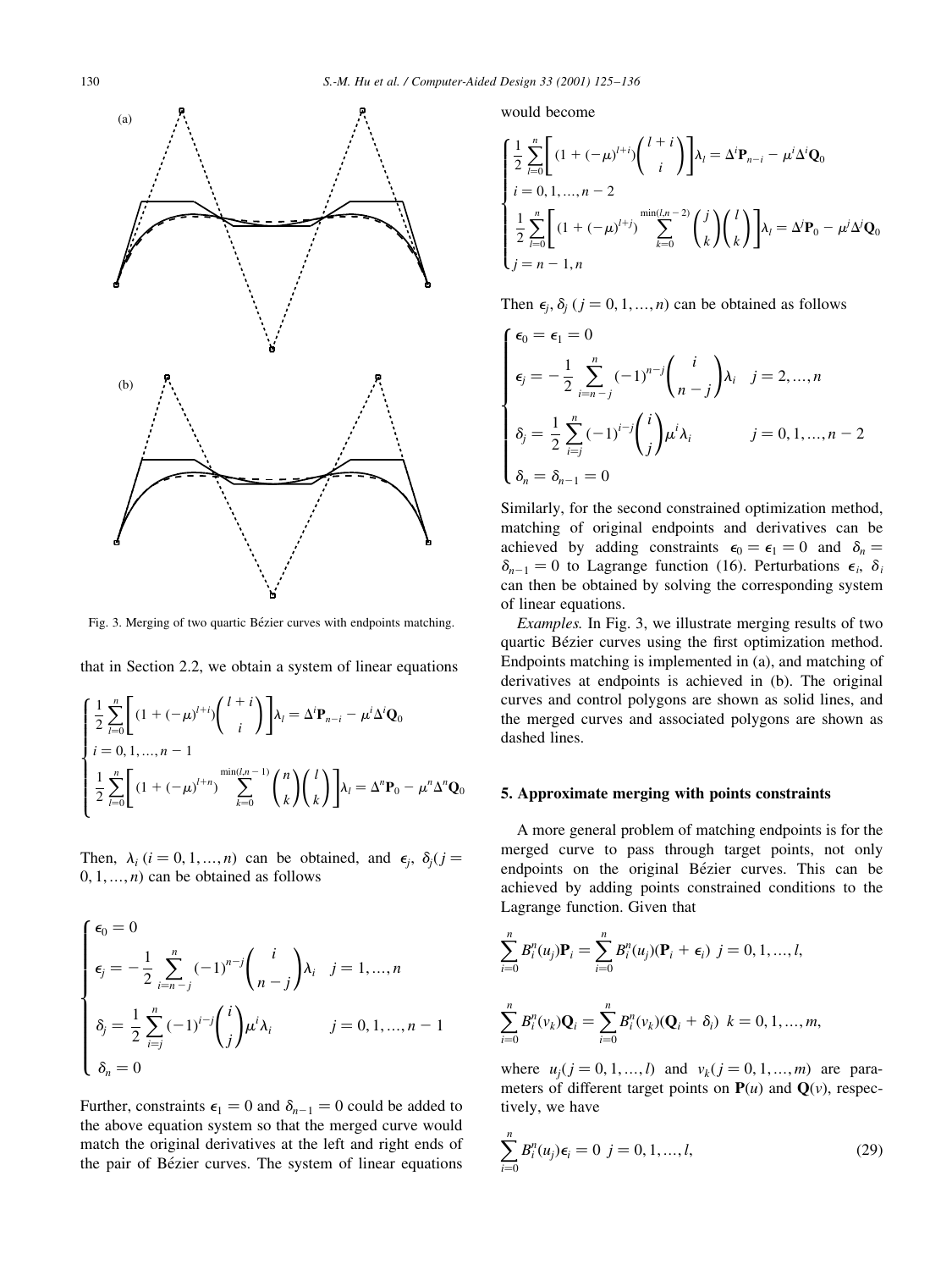

Fig. 4. Merging of two quintic Bézier curves with points constraints.

$$
\sum_{i=0}^{n} B_i^n(\nu_k) \delta_i = 0 \quad k = 0, 1, ..., m. \tag{30}
$$

By adding the above-constrained conditions, we rewrite the Lagrange function as

$$
L = O(\epsilon_i, \delta_i) + \sum_{i=0}^n \lambda_i [\Delta^i (\mathbf{P}_{n-i} + \epsilon_{n-i}) - \mu^i \Delta^i (\mathbf{Q}_0 + \delta_0)]
$$
  
+ 
$$
\sum_{j=0}^l \lambda_{n+j+1} \left( \sum_{i=0}^n B_i^n(u_j) \epsilon_i \right)
$$
  
+ 
$$
\sum_{k=0}^m \lambda_{n+l+k+2} \left( \sum_{i=0}^n B_i^n(v_k) \delta_i \right),
$$
 (31)

where  $O(\epsilon_i, \delta_i)$  is the appropriate optimization criterion. Differentiating Eq. (31) with respect to  $\epsilon_i$ ,  $\delta_i(i =$ 0, 1, ..., *n*) and  $\lambda_i$  ( $i = 0, 1, ..., n + l + m + 2$ ), using similar techniques described in Sections 2.2 and 2.3, we obtain a linear system of  $(3n + m + l + 5)$  equations consisting of Eqs. (13), (29), (30) and

$$
\frac{\partial O(\epsilon_i, \delta_i)}{\partial \epsilon_i} + \sum_{j=n-i}^n \lambda_i (-1)^{n-i} {j \choose n-i} + \sum_{j=0}^l \lambda_{n+j+1} B_i^n(u_j)
$$
  
= 0 \t\t\t $i = 0, 1, ..., n,$  (32)

$$
\frac{\partial O(\epsilon_i, \delta_i)}{\partial \delta_i} - \sum_{j=i}^n \mu^j \lambda_i (-1)^{j-i} {j \choose i} + \sum_{j=0}^m \lambda_{n+j+l+2} B_i^n(v_j)
$$
  
= 0 \t\t\t $i = 0, 1, ..., n.$  (33)

Note that unlike the equation system in Section 2.3, the above linear system is not solvable when the total number of constrained conditions in Eqs. (13), (29) and (30) exceeds the number of constrained variables ( $\epsilon_i$  and  $\delta_i$ ). Generally speaking, the total number of different points constraints on  ${\bf P}(u)$  and  ${\bf Q}(v)$  ( $l + m + 2$ ) should not be larger than  $(n + 1)$ for a solvable solution.

Example. Points constraints can be used in preserving the geometric details of the original pair of Bézier curves. In Fig.  $4(a)$ , two quintic Bézier curves are merged using the second optimization method with endpoints matching, i.e.  $u_0 = 0.0$ ,  $v_0 = 1.0$ , while (b) illustrates the merging results after three more points constraints at  $u_0 = 0.5$ ,  $u_1 = 1.0$ ,  $v_0 = 0.5$  are added.

## 6. Constrained optimization with degree elevation

In this section, we will discuss constrained optimization with degree elevation. Sometimes, two adjacent Bézier curves are not suitable to be approximated by a new Bézier curve with the same degree. For example, a cubic Bézier curve can have at most one inflection point, so merging a pair of Bézier curves that each has an inflection point into a new cubic Bézier curve will not be a good idea. A reasonable choice in this case is to merge two cubic curves into a curve of degree 4 or 5. In effect, better approximation can be achieved when two  $n$  degree Bézier curves  $P(u)$  and  $Q(v)$  are merged into a new Bézier curve after the degree elevation.

We can think of the increase in approximation precision in this way. Constrained optimization can be viewed as a two-step process: firstly, a set of Bézier curve pairs  $\hat{\mathbf{P}}(u)$  and  $\hat{Q}(v)$  are obtained such that each pair can be precisely merged into a Bézier curve; secondly, the curves pair with the least optimization norm is "chosen" and merged as the final approximate merged curve. Since each pair of  $\hat{\mathbf{P}}(u)$  and  $\hat{\mathbf{Q}}(v)$  obtained in the first step can be elevated to a higher degree and still satisfy the condition of precise merging, the set of curve pairs obtained in the first step of constrained optimization of degree  $n$  is only a subset of those obtained in the first step for degree  $n + 1$  or above. In other words, optimization method will have more eligible curve pairs to "choose from" after degree elevation. Consequently better approximate merged curve will be obtained.

We illustrate this process by using the second optimization method. First, we prove a theorem about degree elevation.

**Theorem 2.**  $P(u)$  is a n degree Bézier curve with control points  $P_i$  ( $i = 0, 1, ..., n$ ), and  $\Delta$  is the difference operator, we have

$$
\Delta^{i} \mathbf{P}_{n+1-i}^{*} = \left(1 - \frac{i}{n+1}\right) \Delta^{i} \mathbf{P}_{n-i} \quad i = 0, 1, ..., n+1, \quad (34)
$$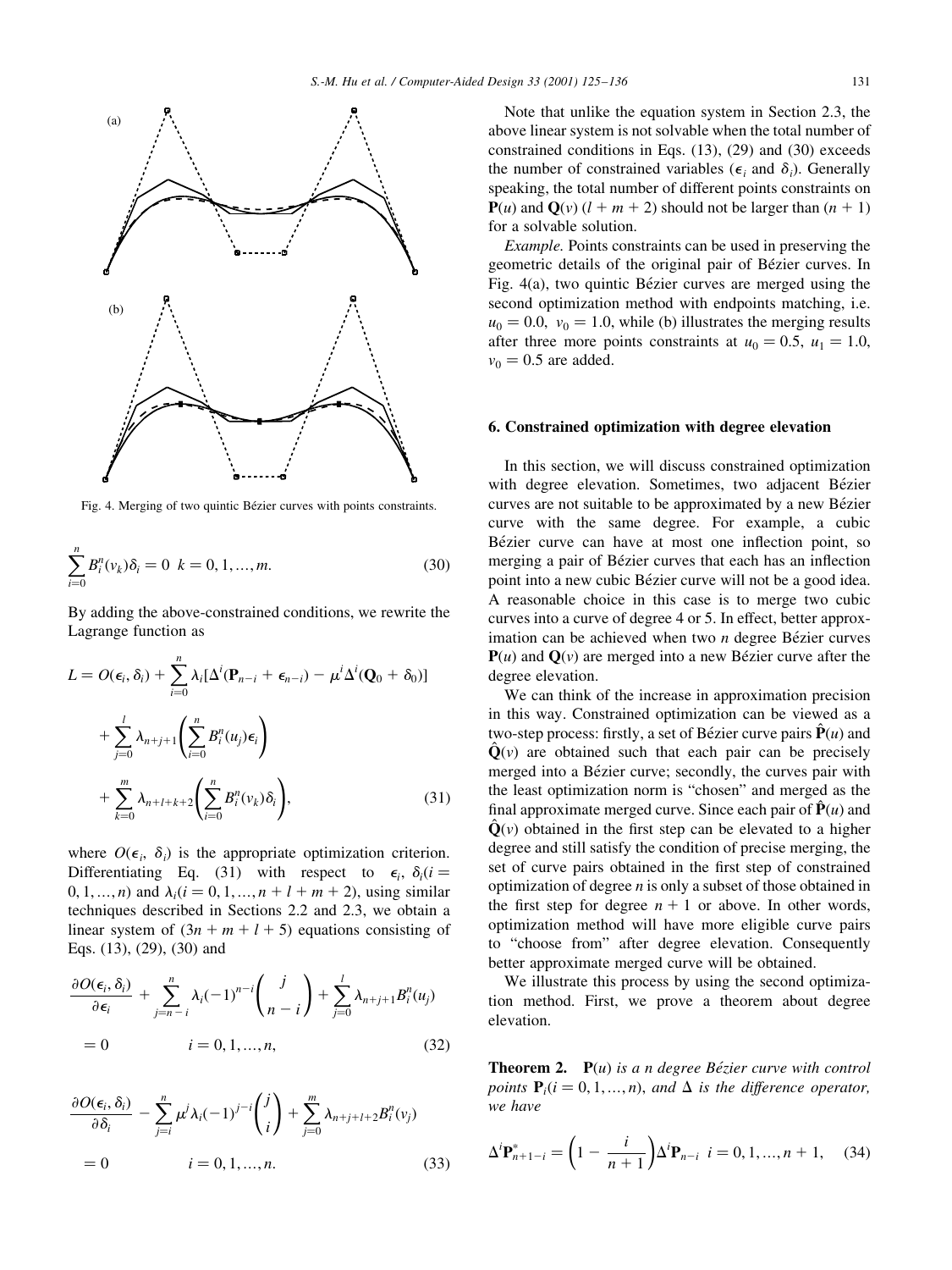

Fig. 5. Merging of two quartic Bézier curves with degree elevation.

$$
\Delta^{i} \mathbf{P}_{0}^{*} = \left(1 - \frac{i}{n+1}\right) \Delta^{i} \mathbf{P}_{0} \quad i = 0, 1, ..., n+1 \tag{35}
$$

Proof. Note that

where 
$$
\mathbf{P}_i^*(i = 0, 1, ..., n + 1)
$$
 are  $n + 1$  degree control points after degree elevation of  $\mathbf{P}(u)$ .

$$
\mathbf{P}_{i}^{*} = \left(1 - \frac{i}{n+1}\right) \mathbf{P}_{i} + \frac{i}{n+1} \mathbf{P}_{i-1} \quad i = 0, 1, ..., n+1,
$$
\n(36)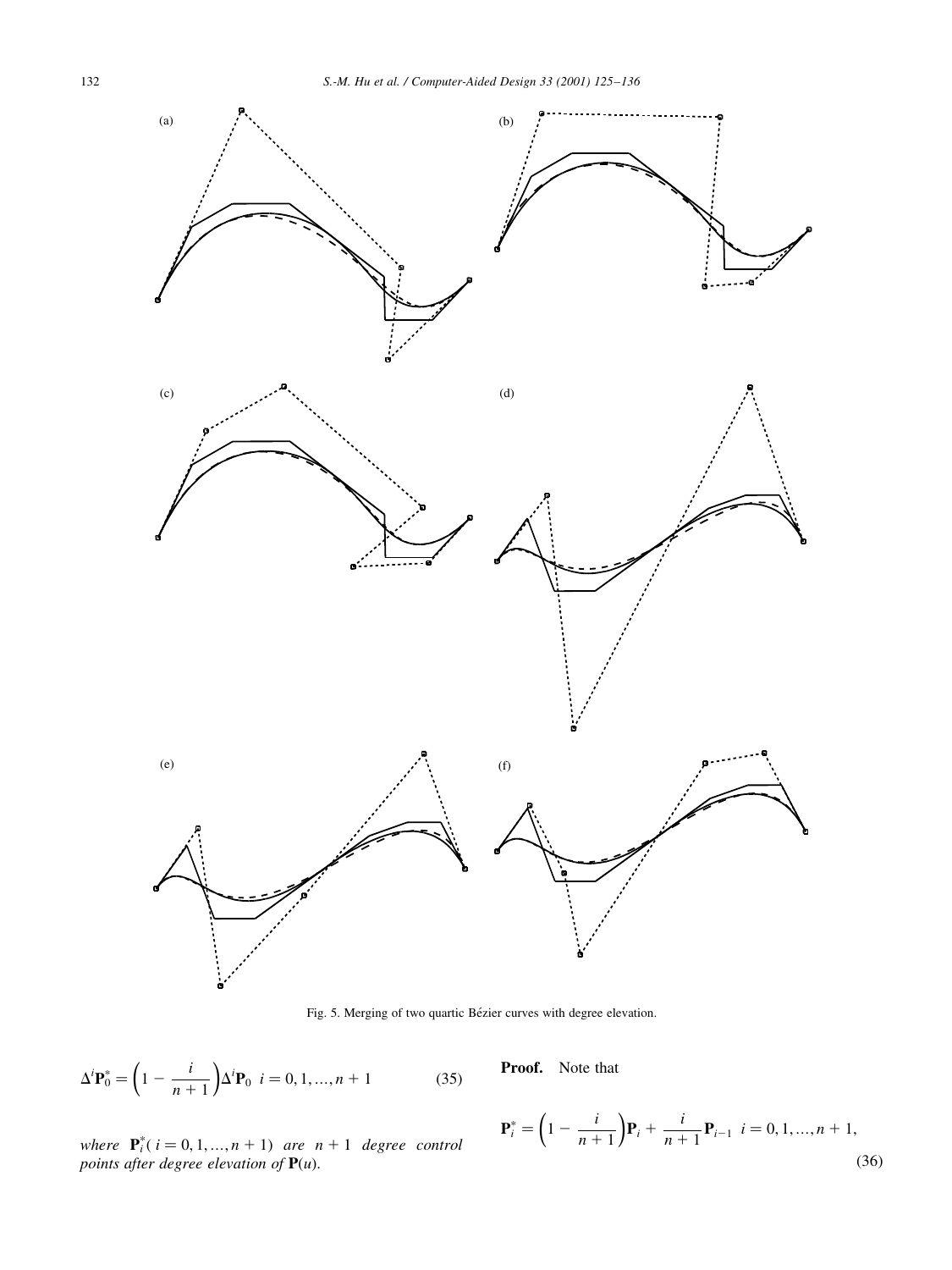

Fig. 6. Merging of two quartic Bézier curves with degree elevation.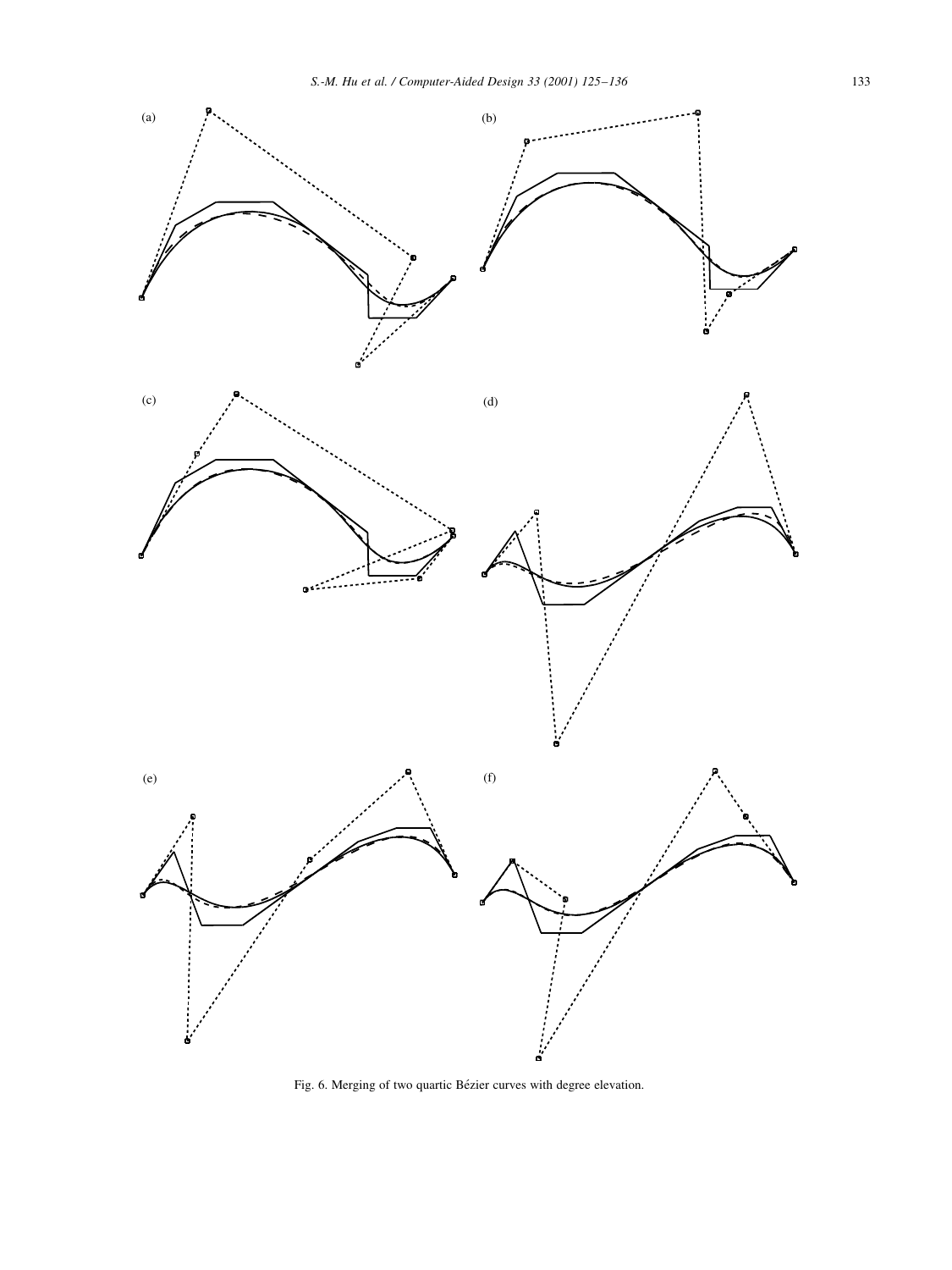Table 1 Comparison of merging error after degree elevation

|                                | μ                    | $\mathbf{E}(\mathbf{R}(t), \mu)$ |                      |                      |  |  |  |  |
|--------------------------------|----------------------|----------------------------------|----------------------|----------------------|--|--|--|--|
|                                |                      | Degree 4                         | Degree 5             | Degree 6             |  |  |  |  |
| Example $(a)$<br>Example $(d)$ | 0.934426<br>0.753846 | 1.051789<br>1.144209             | 0.498082<br>0.403908 | 0.230428<br>0.192052 |  |  |  |  |

and

$$
\Delta^i \mathbf{P}_{n+1-i}^* = \sum_{k=0}^i (-1)^{i-k} \binom{i}{k} \mathbf{P}_{n+1+k-i}^* \quad i = 0, 1, ..., n+1,
$$
\n(37)

$$
\Delta^i \mathbf{P}_0^* = \sum_{k=0}^i (-1)^k \binom{i}{k} \mathbf{P}_{i-k}^* \quad i = 0, 1, ..., n+1. \tag{38}
$$

Substituting Eq. (36) into Eqs. (37) and (38) would yield Eqs. (34) and (35). This completes the proof of Theorem 2.

Theorem 2 guarantees that the value of  $\mu$  (defined in Eq. (8)) does not change after degree elevation. Thus merging methods discussed in this paper will proceed with the same parameter  $\mu$  for Bézier curves pair after degree elevation.

Given two adjacent Bézier curves of degree  $n$ ,  $P(u)$  and  $\mathbf{Q}(v)$ , we first consider the approximate merged curve  $\mathbf{R}(t)$ using the second optimization method. Here, we define the merging error E as in Section 2.3, such that

$$
\mathbf{E}(\mathbf{R}(t), \mu) = \int_0^1 (\hat{\mathbf{P}}(u) - \mathbf{P}(u))^2 du + \int_0^1 (\hat{\mathbf{Q}}(v) - \mathbf{Q}(v))^2 dv,
$$
\n(39)

where  $\hat{\mathbf{P}}(u)$  and  $\hat{\mathbf{Q}}(v)$  can be precisely merged into  $\mathbf{R}(t)$  with subdivision parameter  $\mu/(1 + \mu)$ .

After the degree elevation of Bézier curves  $P(u)$  and  $Q(v)$ , we obtain two new Bézier curves  $\mathbf{P}^*(u)$  and  $\mathbf{Q}^*(v)$  of degree  $n + 1$ . Similarly, we obtain  $n + 1$  degree Bézier curves  $\hat{\mathbf{P}}^*(u)$  and  $\hat{\mathbf{Q}}^*(v)$  after degree elevation of  $\hat{\mathbf{P}}(u)$  and  $\hat{\mathbf{Q}}(v)$ . Therefore Bézier curves  $\hat{\mathbf{P}}^*(u)$  and  $\hat{\mathbf{Q}}^*(v)$  can also be precisely merged into  $\mathbf{R}^*(t)$ , which is the  $n + 1$  degree Bézier curve elevated from  $R(t)$ . Examine the merging

Table 2 Comparison of merging error after degree elevation

|                              | μ                    | $\mathbf{E}(\mathbf{R}(t), \mu)$ |                      |                      |  |  |  |  |
|------------------------------|----------------------|----------------------------------|----------------------|----------------------|--|--|--|--|
|                              |                      | Degree 4                         | Degree 5             | Degree 6             |  |  |  |  |
| Example (a)<br>Example $(d)$ | 0.934426<br>0.753846 | 0.023273<br>0.020258             | 0.008274<br>0.007306 | 0.003361<br>0.002114 |  |  |  |  |

error of  $\mathbf{R} * (t)$  with Eq. (39), we have

$$
\mathbf{E}(\mathbf{R}^*(t), \mu)
$$
  
=  $\int_0^1 (\hat{\mathbf{P}}^*(u) - \mathbf{P}^*(u))^2 du + \int_0^1 (\hat{\mathbf{Q}}^*(v) - \mathbf{Q}^*(v))^2 dv$   
=  $\int_0^1 (\hat{\mathbf{P}}(u) - \mathbf{P}(u))^2 du + \int_0^1 (\hat{\mathbf{Q}}(v) - \mathbf{Q}(v))^2 dv$   
=  $\mathbf{E}(\mathbf{R}(t), \mu)$ 

On the other hand, for  $n + 1$  degree Bézier curves  $\mathbf{P}^*(u)$ and  $\mathbf{Q} * (v)$ , we compute an approximate merged curve  $\mathbf{\bar{R}}(t)$ of degree  $n + 1$  with parameter  $\mu$  using the second optimization method. According to the optimization criterion, we have

$$
\mathbf{E}(\bar{\mathbf{R}}(t), \mu) = \text{Min} \le \mathbf{E}(\mathbf{R}^*(t), \mu) = \mathbf{E}(\mathbf{R}(t), \mu)
$$
(40)

From Eq. (40) we can conclude that  $\bar{\mathbf{R}}(t)$  results in less merging error **E** than its *n* degree counterpart  $\mathbf{R}(t)$ , and thus achieves better approximation after degree elevation. Similar results can be obtained for the first optimization method, with the definition of merging error  $E$ as

$$
\mathbf{E}(\mathbf{R}(t), \mu) = \sum_{i=0}^{n} (||\boldsymbol{\epsilon}_i||^2 + ||\boldsymbol{\delta}_i||^2),
$$

where  $\epsilon_i$  and  $\delta_i$  are perturbations of control points of  $\hat{\mathbf{P}}(u)$  and  $\hat{\mathbf{Q}}(v)$  from  $\mathbf{P}(u)$  and  $\mathbf{Q}(v)$ . Practical examples of merging with both methods are provided in Figs. 5 and 6.

Examples. Two merging examples of quartic cases are presented in Fig. 5 by using the first optimization method. Two original quartic Bézier curves are merged into a new quartic Bézier curve each in  $(a)$  and  $(d)$ , and are then merged into Bézier curves of degree 5 and 6, respectively, in (b), (c) and (e), (f) after degree elevation. The original curves and control polygons are shown as solid lines, and the merged curves and associated polygons are shown as dashed lines.

Table 1 contains the comparison results of merging error of each example presented in Fig. 5. From Table 1 we can see that the merging error  $\mathbf{E}(\mathbf{R}(t),\mu)$  decreases each time after degree elevation.

Examples. Two merging examples of quartic cases are presented in Fig. 6 by using the second optimization method. Two original quartic Bézier curves are merged into a new quartic Bézier curve each in (a) and (d), and are then merged into Bézier curves of degree 5 and 6, respectively, in (b), (c) and (e), (f) after degree elevation. The original curves and control polygons are shown as solid lines, and the merged curves and associated polygons are shown as dashed lines.

Table 2 contains results of merging error of each example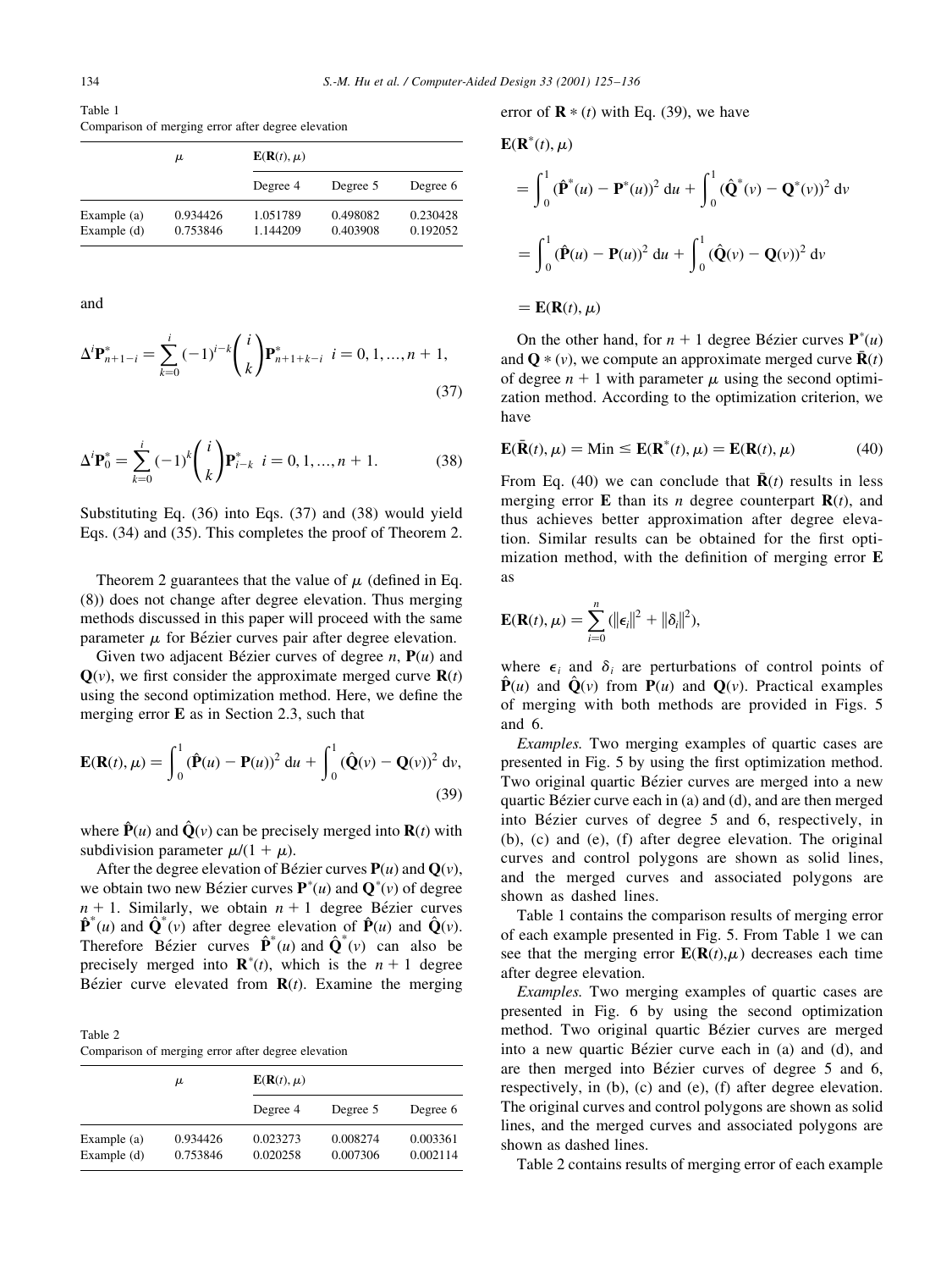presented in Fig. 6. From Table 2 we can see that merging error  $\mathbf{E}(\mathbf{R}(t),\mu)$  decreases each time after degree elevation.

# 7. Remarks

**Remark 1.** In general, the discussion in this paper can apply to all pairs of curves with  $G^0$  joining. However, Theorem 1 prescribes that the merged curve should have at least  $G<sup>1</sup>$  continuity at the connecting point. Therefore we recommend using the methods presented in the paper to pairs of Bézier curves with at least  $G<sup>1</sup>$  joining in order to avoid discrepancy at connecting point.

**Remark 2.** Strictly speaking, the subdivision parameter  $\mu$ in Eq. (7) should be dependent on  $\epsilon_i$ ,  $\delta_i$  (i = 0, 1, ..., n), such that

$$
\mu = \frac{\|\mathbf{P}_n + \boldsymbol{\epsilon}_n - \mathbf{P}_{n-1} - \boldsymbol{\epsilon}_{n-1}\|}{\|\mathbf{Q}_1 + \boldsymbol{\delta}_1 - \mathbf{Q}_0 - \boldsymbol{\delta}_0\|}.
$$

Under such a choice, the Lagrange function L will get too complicated. So we take  $\mu$  as in Eq. (8), where  $\mu$  is independent on  $\epsilon_i$ ,  $\delta_i$  ( $i = 0, 1, ..., n$ ). However, a better choice  $\mu'$  can be obtained from  $\mu$  so that the merging error will get smaller. By using  $\mu$  defined in Eq. (8), the merged curve  $\mathbf{R}(t)$  of  $\mathbf{P}(u)$  and  $\mathbf{Q}(v)$  can be computed firstly as in Section 2. We hope to obtain better parameter  $\mu'$ . With the unknown parameter  $\mu'$ , we subdivide the merged curve  ${\bf R}(t)$  into two Bézier curves with control points  ${\bf S'}_i$  and  ${\bf T'}_i$  ( $i = 0, 1, ..., n$ ), and define  $\epsilon'_i$ ,  $\delta'_i$  ( $i = 0, 1, ..., n$ ) as

$$
\epsilon'_{i} = \mathbf{S'}_{i} - \mathbf{P}_{i} = \sum_{j=0}^{i} B_{j}^{i}(\mu')\mathbf{R}_{j} - \mathbf{P}_{i} \quad i = 0, 1, ..., n \tag{41}
$$

$$
\delta'_{i} = \mathbf{T}'_{i} - \mathbf{Q}_{i} = \sum_{j=0}^{n-1} B_{j}^{n-i} (\mu') \mathbf{R}_{i+j} - \mathbf{Q}_{i} \ \ i = 0, 1, ..., n \ \ (42)
$$

Since we wish to obtain  $\mu'$  such that optimization criterion O be minimized, we have

$$
\frac{dO(\epsilon_i', \delta_i')}{d\mu'} = 0\tag{43}
$$

where  $O(\epsilon'_i, \delta'_i)$  is the appropriate optimization criterion. Substituting Eqs. (41) and (42) into Eq. (43) will produce a non-linear equation of  $\mu'$ . Practical algorithms can be derived to calculate  $\mu'$  by using Newton's method.

Remark 3. Merging methods discussed in this paper can be further extended for cases of multiple Bézier curves. Given a sequence of consecutive Bézier curves, our objective now is to obtain a new sequence of consecutive Bézier curves that best approximates the original Bézier curves set. We intend to minimize the number of curves in the new sequence with the condition that the merging error stays within a required error range **E**. It can proceed as follows. First we group the initial sequence into adjacent pairs,

leaving the single Bézier curve at the end if the number of curves is odd. Then for each pair, we apply optimization method with endpoints matching and examine the merging error. If the error exceeds a specified error bound  $\epsilon$ , the pair will not be merged and becomes two curves in the result sequence. Otherwise the pair will be merged and all merged curves from these pairs form a new sequence of Bézier curves (not necessarily consecutive) for the next round of grouping. Repeat the process until no two adjacent Bézier curves can be found in the sequence, and we finally obtain the result sequence of Bézier curves. Note that error bound of each step of merging  $\epsilon$  must be carefully specified such that accumulated merging error of the process meets the requirement E.

#### Acknowledgements

This work was supported by the Natural Science Foundation of China (project number 69902004). We thank Prof. Tong-Guang Jin and Prof. Guo-Zhao Wang for encouraging this work, and Dr Wen-Shen Xu for his useful suggestions. We especially thank the reviewers for their helpful comments.

## References

- [1] Dannenberg L, Nowacki H. Approximate conversion of surface representations with polynomial bases. Computer-Aided Geometric Design 1985;2:123-31.
- [2] Hoschek J. Approximate conversion of spline curves. Computer-Aided Geometric Design 1987;4:59-66.
- [3] Watkins MA, Worsey AJ. Degree reduction of Bézier curves. Computer-Aided Design 1988;20:398-405.
- [4] Lachance MA. Chebyshev economization for parametric surfaces. Computer-Aided Geometric Design 1988;5:192-208.
- [5] Eck M. Degree reduction of Bézier curves. Computer-Aided Geometric Design 1993;10:237-51.
- [6] Eck M. Least square degree reduction of Bézier curves. Computer-Aided Design 1995;27:845-51.
- [7] Bogacki P, Weinstein SE, Xu Y. Degree reduction of Bézier curves by uniform approximation with endpoint interpolation. Computer-Aided Design 1995;27:651-61.
- [8] Hu Shi-Min, Jin Tong-Guang. Approximate degree reduction of Bézier curves. Proceedings of Symposium on Computational Geometry, Held in Hangzhou, China, 1992. p. 110-26 (also in: Tsinghua Science and Technology 1998;3:997-1000).
- [9] Hu Shi-Min, Wang Guo-Zhao, Jin Tong-Guang. Properties of two types of generalized Ball curves. Computer-Aided Design 1996;28:218±22.
- [10] Piegl L. Algorithm for degree reduction of B-spline curves. Computer-Aided Design 1995;27:101-10.
- [11] Hu Shi-Min, Zheng Guo-Qin, Sun Jia-Guang. Approximate degree reduction of rectangular Bezier surfaces. Chinese Journal of Software Research 1997;4:353-61.
- [12] Hu Shi-Min, Zuo Zheng, Sun Jia-Guang. Approximate degree reduction of triangular Bezier surfaces. Tsinghua Science and Technology 1998;3:1001±4.
- [13] Zhihao Cao, Zhang Yude, et al. Matrix computation and equation solving. China: Advanced Education Press, 1984.